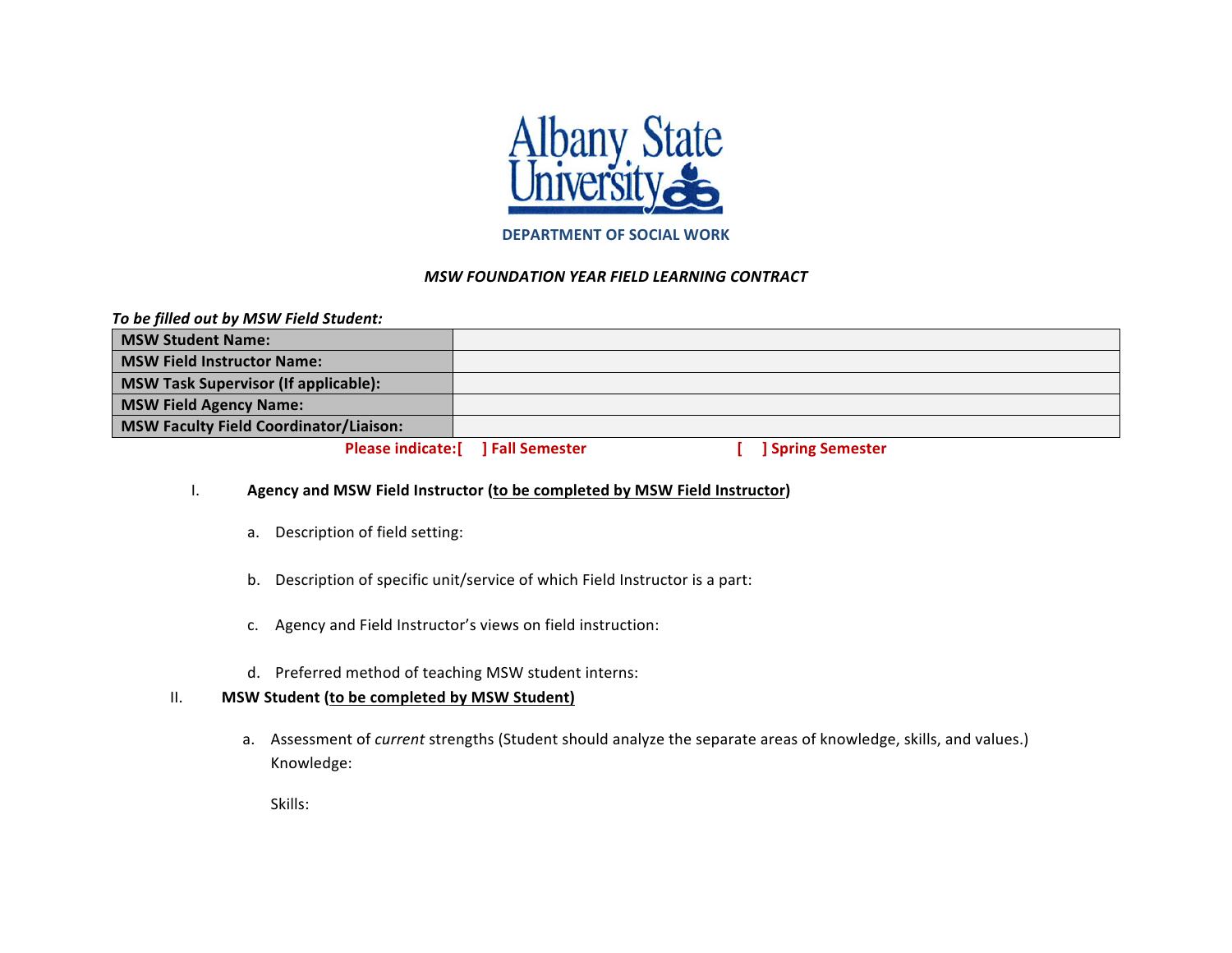Values:

b. Student assessment of personal limitations (Student should analyze the separate areas of knowledge, skill, and values.) Knowledge:

Skills:

Values:

- c. Career goals
- d. Experiences desired during the semester

#### III. **Educational Plan (to be completed jointly by MSW Student and MSW Field Instructor)**

- a. Student Orientation to Agency (includes content and time frame for the Agency's orientation process)
- b. Behavioral Competencies Field Learning Activities (use attached Form)

Behavioral competencies are those activities in which the MSW Student will engage in order to meet or achieve each *learning* objective. Practice tasks should be clearly stated, feasible, and whenever possible, placed within a specific time frame. Please contact the MSW Field Coordinator immediately if the Agency is unable to provide one or more Learning Activities for the required behavioral competencies.

c. Performance Measurements of Behavioral Competencies (use attached Form)

Performance measures indicate the ways in which the MSW Student's performance will be evaluated in relation to the achievement of objectives. They may include direct MSW Field Instructor observations, staff feedback, supervisory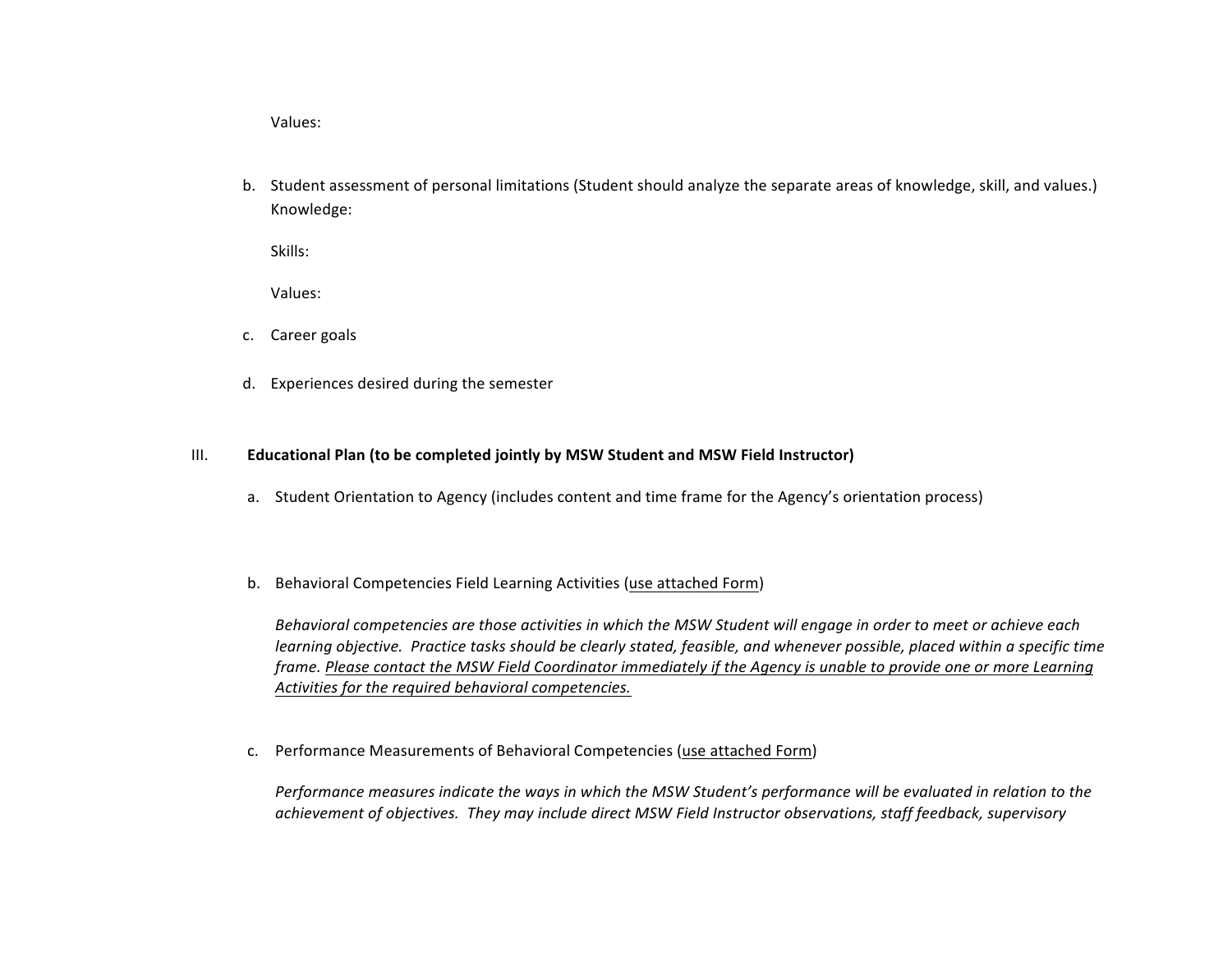conferences, recording (written, audio or video), presentations, client responses, assignments, etc. Please consult with the *MSW* Field Coordinator or MSW Faculty Field Liaison for ideas on how to meet the specific competency.

### IV. Personnel Details (to be completed jointly by MSW Student and MSW Field Instructor)

a. Hours and days for field work

|            | Monday | Tuesdav | Wednesday | Thursday | Fridav | Saturday | Sunday |
|------------|--------|---------|-----------|----------|--------|----------|--------|
| Mornings   |        |         |           |          |        |          |        |
| Afternoons |        |         |           |          |        |          |        |
| Evenings   |        |         |           |          |        |          |        |

b. Supervisory plan (day and time the required one hour of supervision for per week is done)

- c. Holiday arrangements
- d. Sick leave arrangements
- e. Special arrangements (may include such items as required medical tests, travel reimbursements, and/or required attendance at specific staff meetings, etc.)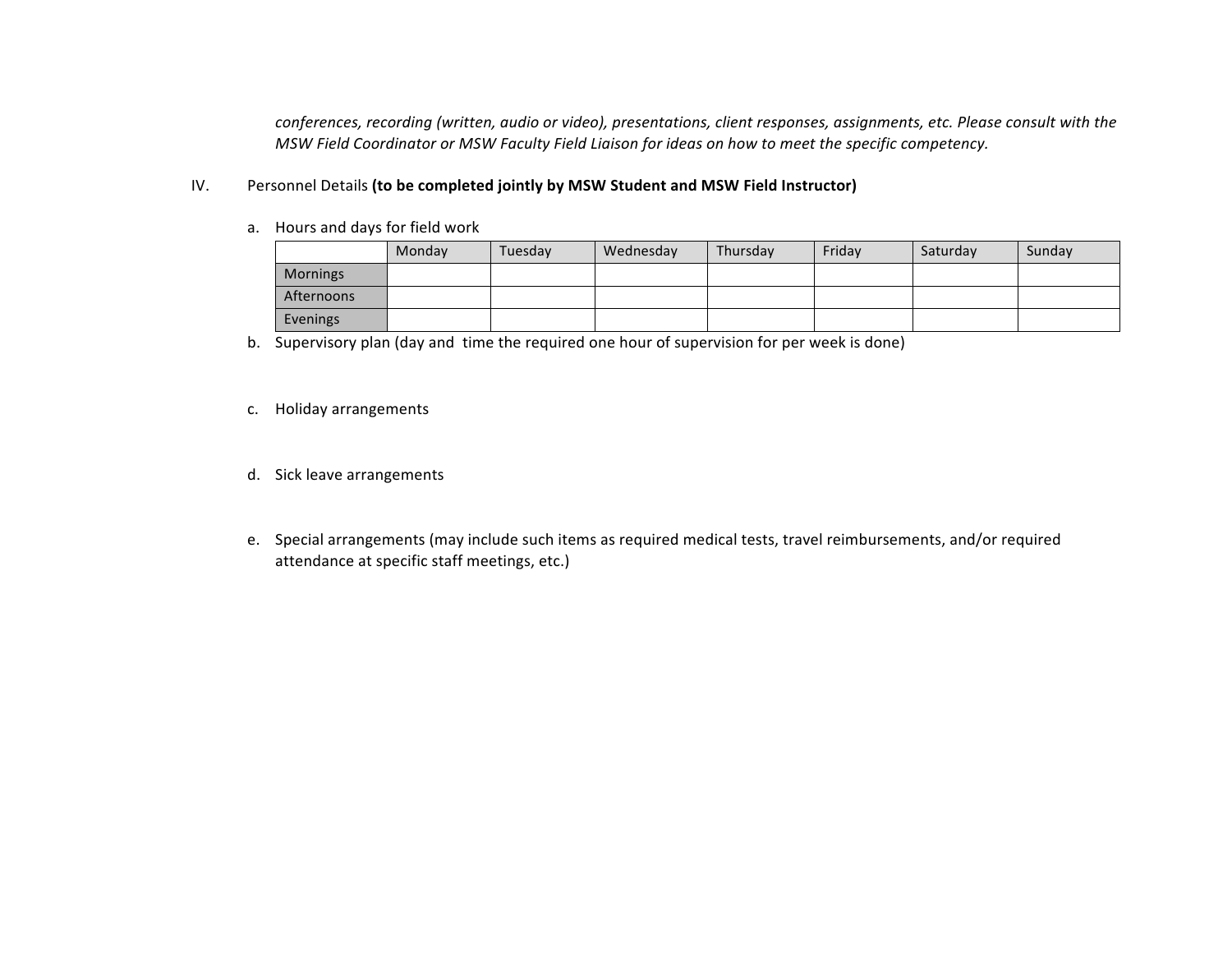

**MSW Learning Activities and Measurement**

|  |  | <b>MSW Student Name:</b> |  |
|--|--|--------------------------|--|
|--|--|--------------------------|--|

**MSW** Date:

Learning contracts are developed jointly by the MSW student and MSW Field Instructor at the beginning of the semester. Students and the practicum agency share joint responsibility in selecting field activities and tasks that ensure mastery of all program goals and behavioral competencies. The third column details how the MSW Field Instructor will know or measure the student's performance. Measurement may occur through discussions, observations, or the student presenting data or information from the specified task in the second column. The MSW student and MSW Field Instructor must sign the initial approval page prior to submitting.

The student's performance will be assessed on this document at midterm and again at the end of the semester.

At the conclusion of the semester, the MSW Field Instructor will assess the student's level of performance for each *practice indicators* in the last column. The MSW Field Instructor should discuss the final evaluation with the student. It is permissible and encouraged to type/write notes detailing feedback and growth opportunities. Student performance will be rated according to the following scale:

- **1** = Grade of "F" Unsatisfactory (*did not meet expectations*, or no evidence of practice behavior)
- **2** = Grade of "D" Marginal Performance (*minimal effort &/or performance*; *or evidence the practice behavior is just beginning to emerge*)
- **3** = Grade of "C" Emergent Performance (does not meet minimum expected level of performance for a MSW student but evidence of the practice behavior is beginning to emerge)
- **4** = Grade of "B" Above Average Performance (*efforts consistently went above expectations* in demonstrating the practice behavior; this is the minimal expected level of performance for all MSW students)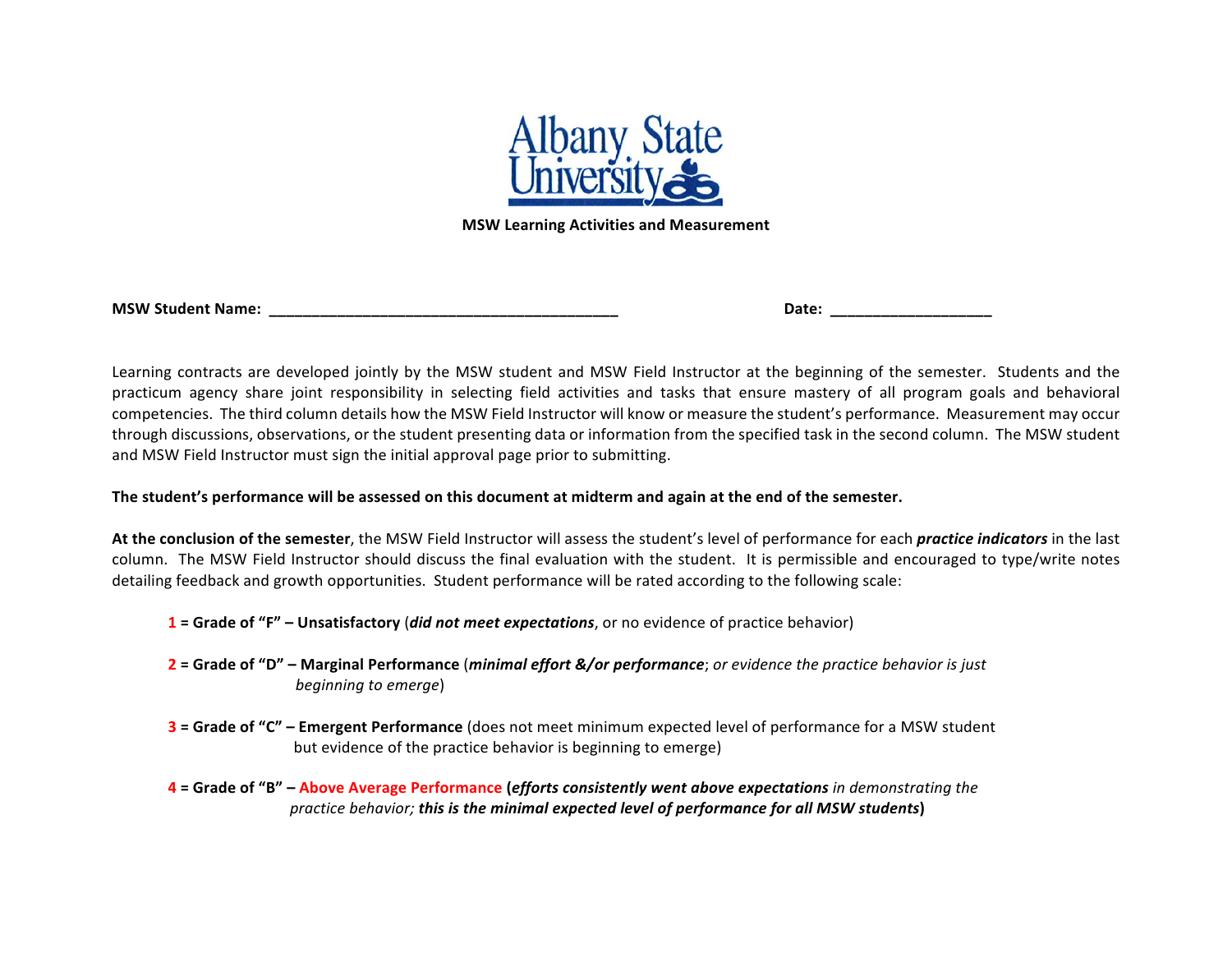# **5** = Grade of "A" – Outstanding Performance (*consistently exceeded expectations through exceptional performance in demonstrating the practice behavior*)

**0** – Not Applicable (Please place N/A when there has not been adequate opportunity to complete the task or objective)

| <b>Program Goals</b>         | <b>MSW Behavioral</b> | <b>Field Learning Activities/Practice Tasks</b> | <b>Method of Evaluation</b>          | <b>Semester Evaluation Section-</b>                     |
|------------------------------|-----------------------|-------------------------------------------------|--------------------------------------|---------------------------------------------------------|
|                              | Core                  |                                                 | How competencies will be measured by | <b>Practice Behavior Indicators' Outcomes (How well</b> |
|                              | <b>Competencies</b>   |                                                 | <b>MSW Field Instructor</b>          | were tasks performed?)                                  |
| (1.) Ethical and             | 1. The MSW            |                                                 |                                      | 1a. __ __ The MSW Student makes ethical                 |
| <b>Professional Behavior</b> | Student will          |                                                 |                                      | decisions by applying the standards of the NASW         |
|                              | demonstrate           |                                                 |                                      | Code of Ethics, relevant laws and regulations,          |
|                              | ethical and           |                                                 |                                      | models for ethical decision-making, ethical             |
|                              | professional          |                                                 |                                      | conduct in research, and additional code of             |
|                              | behavior              |                                                 |                                      | ethics as appropriate to the context.                   |
|                              |                       |                                                 |                                      | 1b. ____ The MSW Student accurately uses                |
|                              |                       |                                                 |                                      | reflection and self-regulation to manage                |
|                              |                       |                                                 |                                      | personal values and maintain professionalism in         |
|                              |                       |                                                 |                                      | practice situations.                                    |
|                              |                       |                                                 |                                      | 1c. _____ The MSW Student attends to                    |
|                              |                       |                                                 |                                      | professional demeanor in behavior, appearance,          |
|                              |                       |                                                 |                                      | and in oral, written, and electronic                    |
|                              |                       |                                                 |                                      | communication.                                          |
|                              |                       |                                                 |                                      | 1d. The MSW Student demonstrates the                    |
|                              |                       |                                                 |                                      | ability to use technology ethically and                 |
|                              |                       |                                                 |                                      | appropriately to facilitate practice outcomes.          |
|                              |                       |                                                 |                                      | 1e. The MSW Student uses supervision and                |
|                              |                       |                                                 |                                      | consultation to guide professional judgment and         |
|                              |                       |                                                 |                                      | professional behavior.                                  |
|                              |                       |                                                 |                                      |                                                         |
| (2.) DIVERSITY AND           | 2. The MSW            |                                                 |                                      | 2a. The MSW Student demonstrates the                    |
| <b>DIFFERENCE IN</b>         | Student will          |                                                 |                                      | ability to effectively apply and communicate an         |
| <b>PRACTICE</b>              | engage diversity      |                                                 |                                      | understanding of the importance of diversity and        |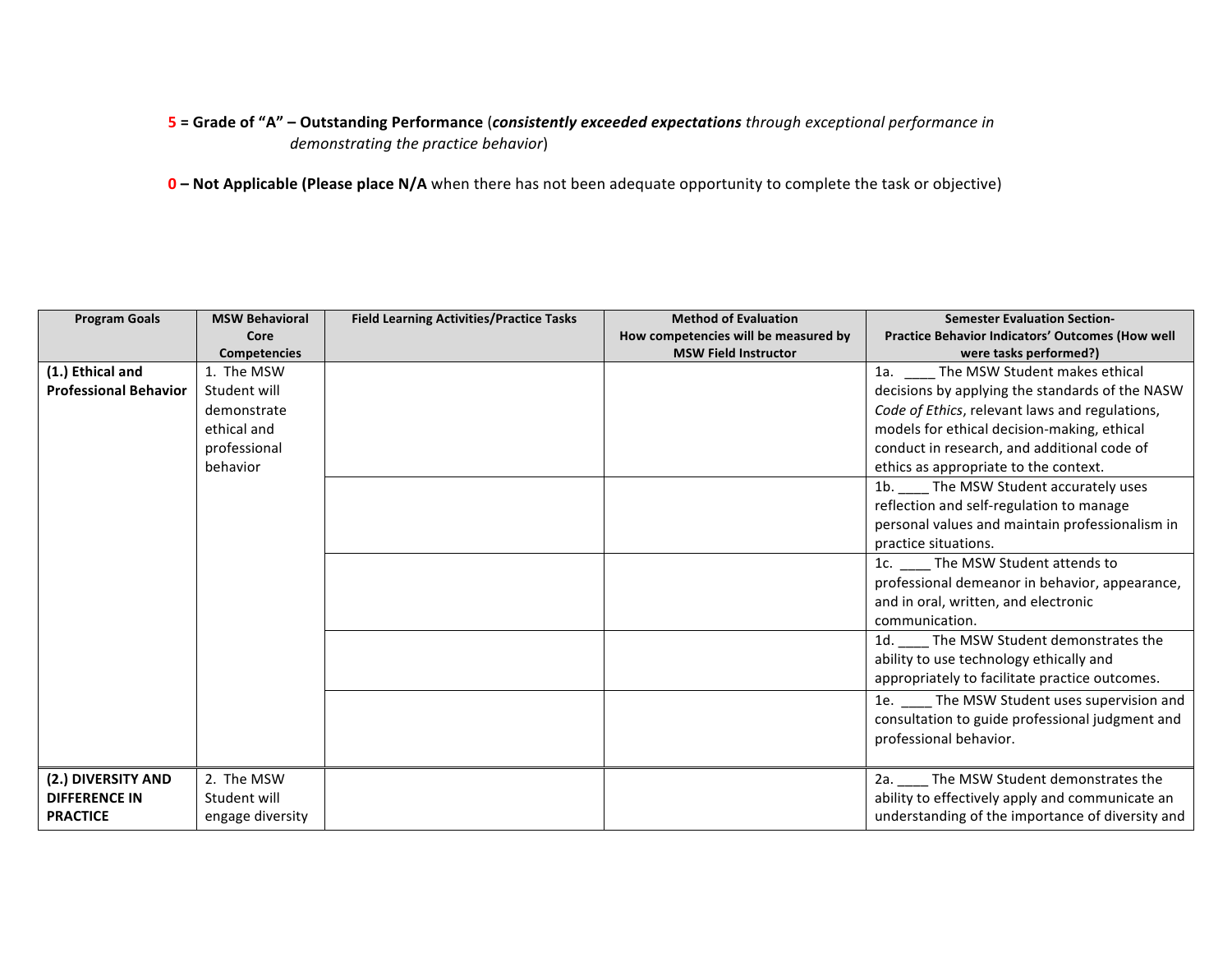|                                                                                                           | and difference in<br>practice                                           |  | difference in shaping life experiences in practice<br>at the micro, mezzo, and macro levels.                                                                                                      |
|-----------------------------------------------------------------------------------------------------------|-------------------------------------------------------------------------|--|---------------------------------------------------------------------------------------------------------------------------------------------------------------------------------------------------|
|                                                                                                           |                                                                         |  | 2b. The MSW Student demonstrates the<br>ability to present his or herself as a learner and<br>engage clients and constituents as experts of<br>their own experiences.                             |
|                                                                                                           |                                                                         |  | 2c. ____ The MSW Student effectively apply self-<br>awareness and self-regulation to manage the<br>influence of personal biases and values in<br>working with diverse clients and constituencies. |
| (3.) HUMAN RIGHTS<br><b>AND SOCIAL,</b><br><b>ECONOMIC, AND</b><br><b>ENVIRONMENTAL</b><br><b>JUSTICE</b> | 3. The MSW<br>Student will<br>advance human<br>rights and<br>social and |  | 3a. The MSW Student effectively applies<br>an understanding of social, economic, and<br>environmental justice to advocate for human<br>rights at the individual and system levels.                |
|                                                                                                           | economic<br>justice.                                                    |  | 3b. ____ The MSW Student engages in practice<br>that advances social, economic, and<br>environmental justice.                                                                                     |
| (4.) PRACTICE-<br><b>INFORMED</b><br><b>RESEARCH AND</b>                                                  | 4. The MSW<br>Student will<br>engage in                                 |  | 4a. ____ The MSW Student uses practice<br>experience and theory to inform scientific<br>inquiry and research.                                                                                     |
| <b>RESEARCH-</b><br><b>INFORMED PRACTICE</b>                                                              | research-<br>informed<br>practice and                                   |  | 4b. The MSW Student applies critical<br>thinking to engage in analysis of quantitative and<br>qualitative research methods and research<br>findings.                                              |
|                                                                                                           | practice-<br>informed<br>research.                                      |  | 4c. The MSW Student translates research<br>evidence to inform and improve practice, policy,<br>and service delivery.                                                                              |
| (5.) POLICY PRACTICE                                                                                      | 5. The MSW<br>Student will<br>engage in<br>effective policy             |  | 5a. The MSW Student identifies social<br>policy at the local, state, and federal levels that<br>impact wellbeing, service delivery, and access to<br>social services.                             |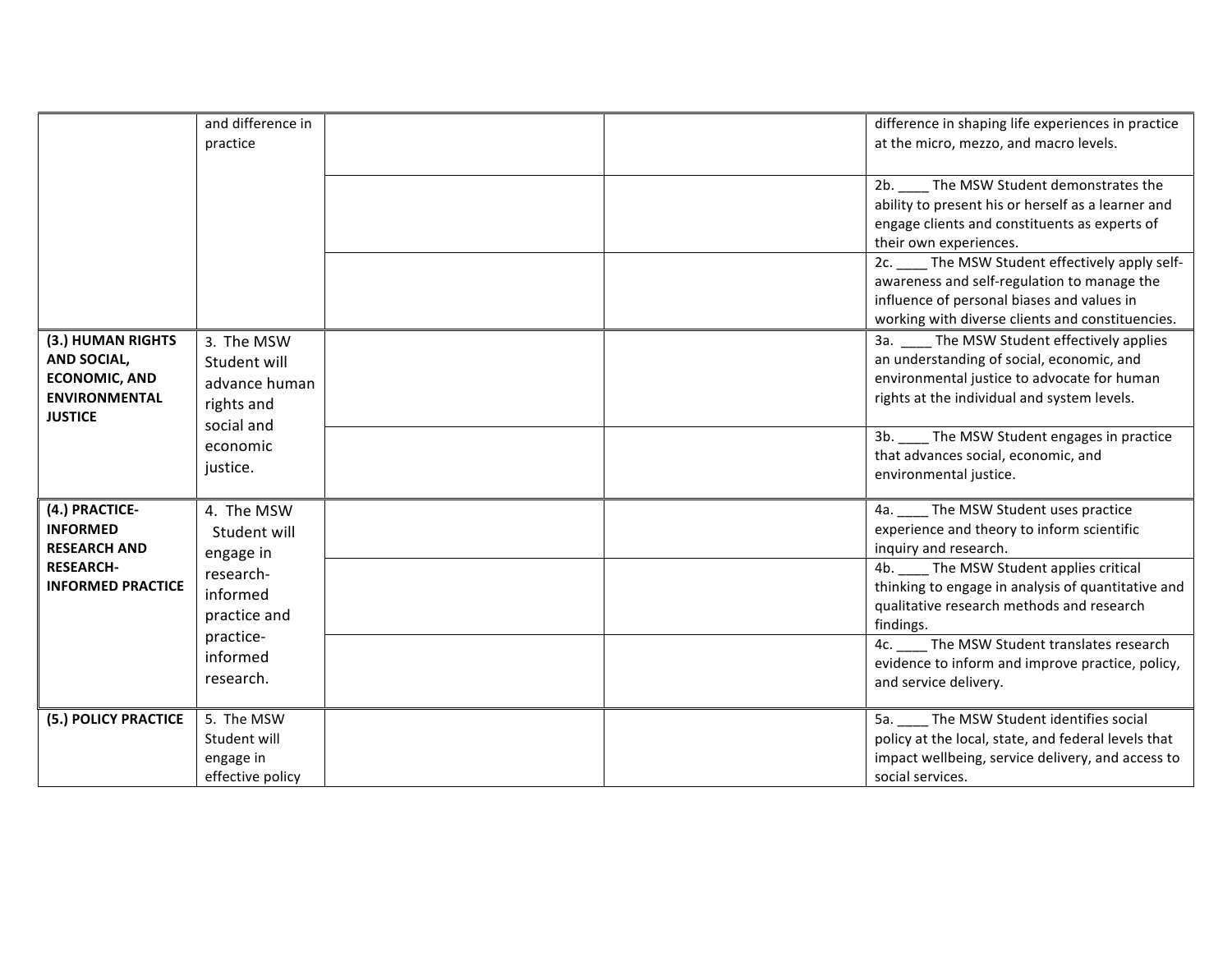|                          | practice to        |  | 5b. ____ The MSW Student assesses how social        |
|--------------------------|--------------------|--|-----------------------------------------------------|
|                          | advance social     |  | welfare and economic policies impact the            |
|                          | and economic       |  | delivery of, and access to, social services.        |
|                          | well-being and to  |  | 5c. The MSW Student applies critical                |
|                          | deliver effective  |  | thinking to analyze, formulate, and advocate for    |
|                          | social work.       |  | policies that advance human rights and social,      |
|                          |                    |  | economic, and environmental justice.                |
| (6.) ENGAGEMENT          | 6. The MSW         |  | 6a. The MSW Student effectively applies             |
| WITH INDIVIDUALS,        | Student will       |  | knowledge of human behavior and the social          |
| <b>FAMILIES, GROUPS,</b> | effectively        |  | environment, the person-in-the-environment          |
| ORGANIZATIONS,           | engage with        |  | perspective, and other multidisciplinary            |
| <b>AND COMMUNITIES</b>   | diverse            |  | theoretical frameworks to engage with clients       |
|                          | individuals,       |  | and constituencies.                                 |
|                          | families, groups,  |  | 6b. The MSW Student uses empathy,                   |
|                          | organizations,     |  | reflection, and interpersonal skills to effectively |
|                          | and                |  | engage diverse clients and constituencies.          |
|                          | communities.       |  |                                                     |
|                          |                    |  |                                                     |
| (7.) ASSESSMENT          | 7. The MSW         |  | The MSW Student to collects and<br>7а. —            |
| WITH INDIVIDUALS,        | Student will       |  | organizes data, and applies critical thinking to    |
| <b>FAMILIES, GROUPS,</b> | effectively assess |  | interpret information from clients and              |
| ORGANIZATIONS,           | diverse            |  | constituencies.                                     |
| <b>AND COMMUNITIES</b>   | individuals,       |  | 7b. ____ The MSW Student to effectively applies     |
|                          | families, groups,  |  | knowledge of human behavior and the social          |
|                          | organizations,     |  | environment, the person-in-the-environment          |
|                          | and communities    |  | perspective, and other multidisciplinary            |
|                          | with regard to     |  | theoretical frameworks in the analysis of           |
|                          | social work        |  | assessment data from clients and constituencies.    |
|                          | practice.          |  |                                                     |
|                          |                    |  | 7c. ______ The MSW Student develops mutually        |
|                          |                    |  |                                                     |
|                          |                    |  | agreed-on intervention goals and objectives         |
|                          |                    |  | based on the critical assessment of strengths,      |
|                          |                    |  | needs, and challenges within clients and            |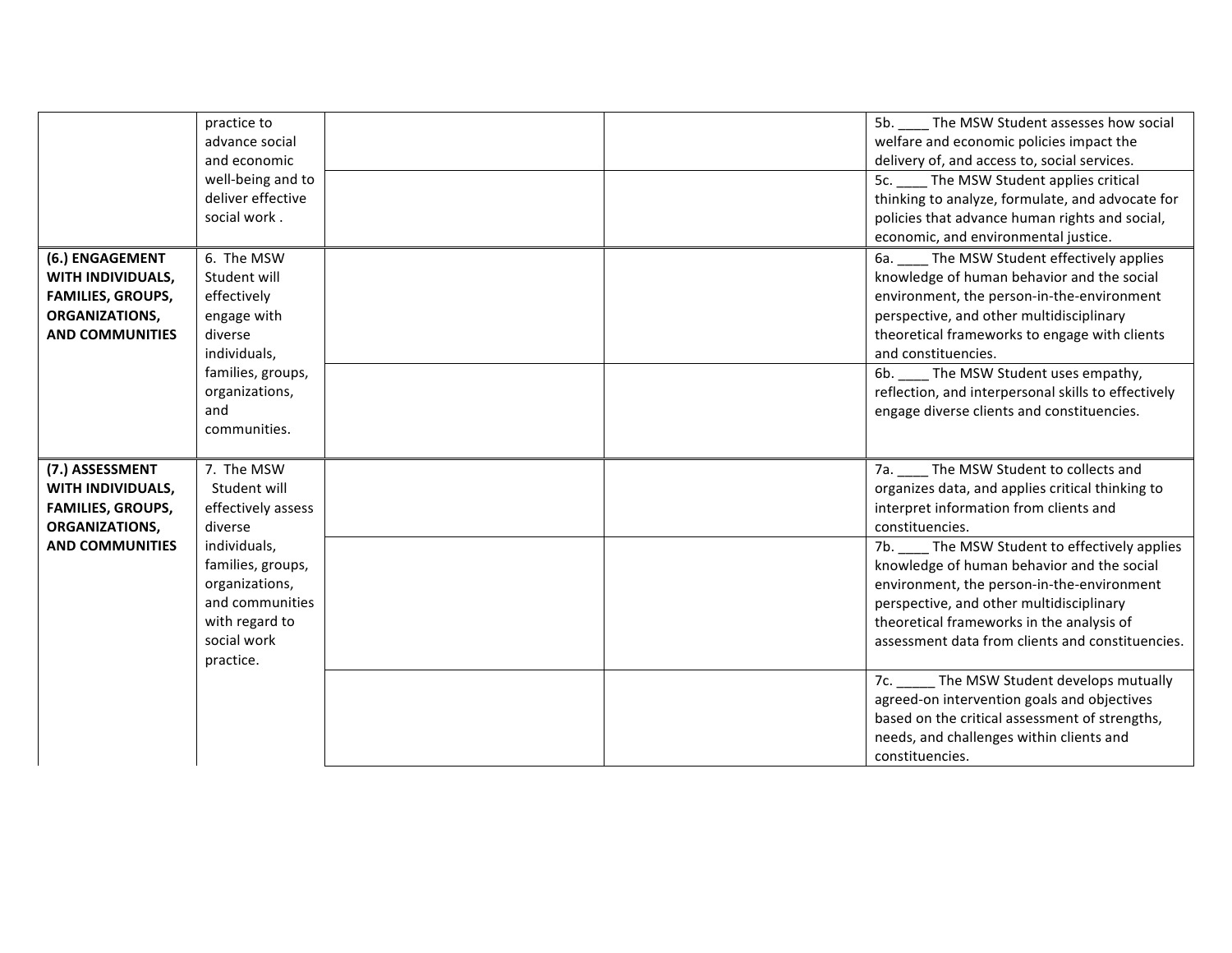| (8.) INTERVENTION<br>WITH INDIVIDUALS,<br><b>FAMILIES, GROUPS,</b><br>ORGANIZATIONS,<br><b>AND COMMUNITIES</b> | 8. The MSW<br>Student will<br>effectively<br>intervene with<br>individuals,     |  | 7d. The MSW Student selects appropriate<br>intervention strategies based on the assessment,<br>research knowledge, and values and preferences<br>of clients and constituencies.<br>8a. ____ The MSW Student critically selects and<br>implements interventions to achieve practice<br>goals and enhance capacities of clients and<br>constituencies. |
|----------------------------------------------------------------------------------------------------------------|---------------------------------------------------------------------------------|--|------------------------------------------------------------------------------------------------------------------------------------------------------------------------------------------------------------------------------------------------------------------------------------------------------------------------------------------------------|
|                                                                                                                | families, groups,<br>organizations,<br>and communities                          |  | 8b. ____ The MSW Student applies knowledge of<br>human behavior and the social environment, the<br>person-in-the-environment perspective, and<br>other multidisciplinary theoretical frameworks in<br>interventions with clients and constituencies.                                                                                                 |
|                                                                                                                |                                                                                 |  | The MSW Student utilizes inter-<br>8c.<br>professional collaboration, as appropriate, to<br>achieve beneficial practice outcomes.                                                                                                                                                                                                                    |
|                                                                                                                |                                                                                 |  | _ The MSW Student to negotiates,<br>8d.<br>mediates, and advocates with, and on behalf of,<br>diverse clients and constituencies.                                                                                                                                                                                                                    |
|                                                                                                                |                                                                                 |  | The MSW Student facilitates effective<br>8e.<br>transitions and endings that advance mutually<br>agreed-on goals.                                                                                                                                                                                                                                    |
| (9.) EVALUATION OF<br><b>PRACTICE WITH</b><br>INDIVIDUALS,<br><b>FAMILIES, GROUPS,</b>                         | 9. The MSW<br>Student will<br>evaluate social<br>work processes<br>and outcomes |  | 9a. The MSW Student selects and uses<br>appropriate methods for evaluation of<br>outcomes.                                                                                                                                                                                                                                                           |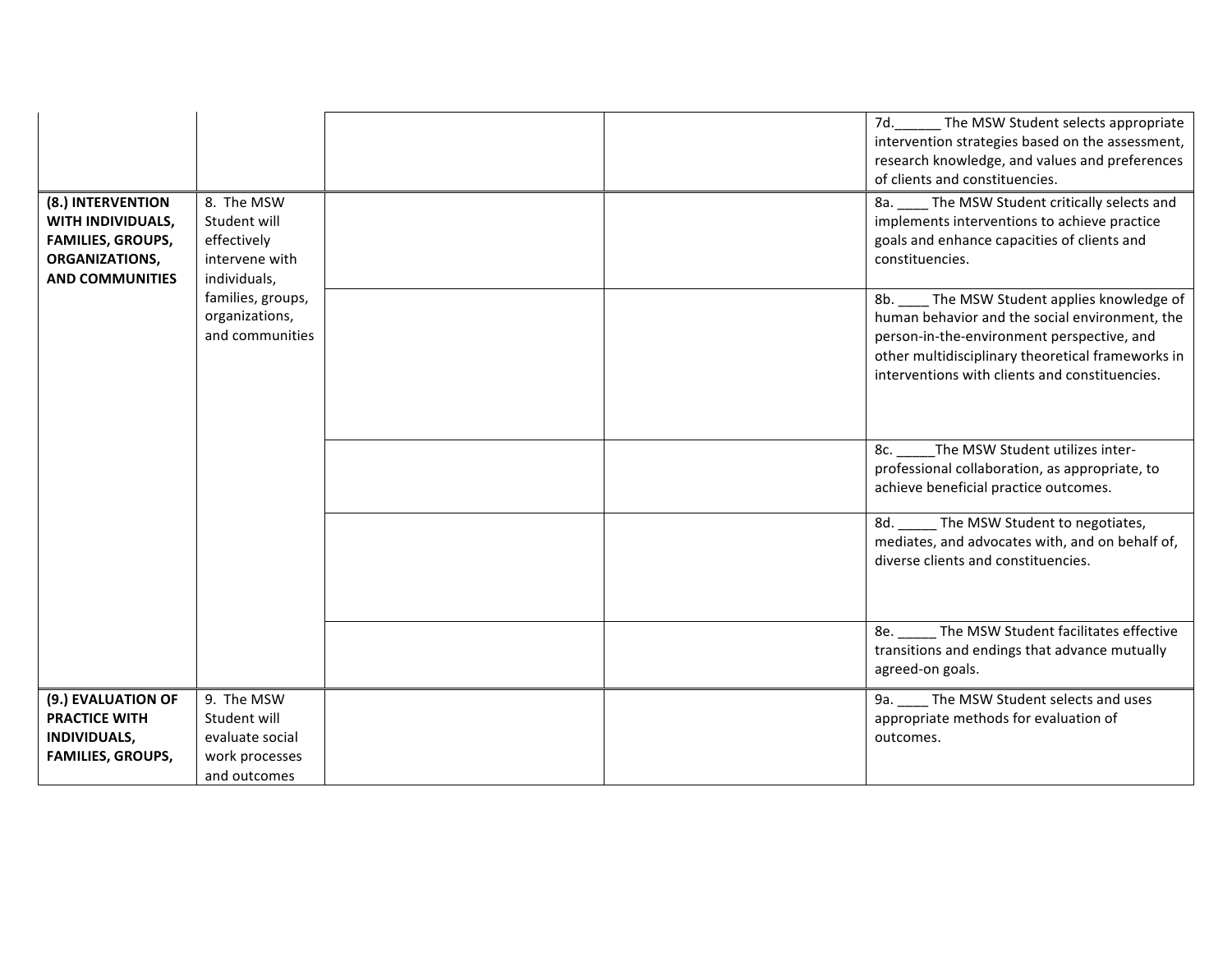| <b>ORGANIZATIONS</b><br><b>AND COMMUNITIES</b> | with individuals,<br>families, groups,<br>organizations,<br>and<br>communities. |  | The MSW Student applies knowledge of<br>9b. l<br>human behavior and the social environment, the<br>person-in-the-environment perspective, and<br>other multidisciplinary theoretical frameworks in<br>the evaluation of outcomes. |
|------------------------------------------------|---------------------------------------------------------------------------------|--|-----------------------------------------------------------------------------------------------------------------------------------------------------------------------------------------------------------------------------------|
|                                                |                                                                                 |  | 9c. The MSW Student critically analyzes,<br>monitors, and evaluates interventions and<br>program processes and outcomes.                                                                                                          |
|                                                |                                                                                 |  | 9d. _____ The MSW Student applies evaluation<br>findings to improve practice effectiveness at the<br>micro, mezzo, and macro levels.                                                                                              |

**\_\_\_\_\_\_\_\_\_\_\_\_\_\_\_\_\_\_\_\_\_\_\_\_\_\_\_\_\_\_\_\_\_\_\_\_\_\_\_\_\_\_\_\_\_\_\_\_\_\_\_\_\_\_\_\_\_\_\_\_\_\_\_\_\_\_\_\_\_\_\_\_\_\_\_\_\_\_\_\_\_\_\_\_\_\_\_\_\_\_\_\_\_\_\_\_\_\_\_\_\_\_\_\_\_\_\_\_\_\_\_\_\_\_\_\_\_\_**

**\_\_\_\_\_\_\_\_\_\_\_\_\_\_\_\_\_\_\_\_\_\_\_\_\_\_\_\_\_\_\_\_\_\_\_\_\_\_\_\_\_\_\_\_\_\_\_\_\_\_\_\_\_\_\_\_\_\_\_\_\_\_\_\_\_\_\_\_\_\_\_\_\_\_\_\_\_\_\_\_\_\_\_\_\_\_\_\_\_\_\_\_\_\_\_\_\_\_\_\_\_\_\_\_\_\_\_\_\_\_\_\_\_\_\_\_\_\_**

**\_\_\_\_\_\_\_\_\_\_\_\_\_\_\_\_\_\_\_\_\_\_\_\_\_\_\_\_\_\_\_\_\_\_\_\_\_\_\_\_\_\_\_\_\_\_\_\_\_\_\_\_\_\_\_\_\_\_\_\_\_\_\_\_\_\_\_\_\_\_\_\_\_\_\_\_\_\_\_\_\_\_\_\_\_\_\_\_\_\_\_\_\_\_\_\_\_\_\_\_\_\_\_\_\_\_\_\_\_\_\_\_\_\_\_\_\_\_**

**\_\_\_\_\_\_\_\_\_\_\_\_\_\_\_\_\_\_\_\_\_\_\_\_\_\_\_\_\_\_\_\_\_\_\_\_\_\_\_\_\_\_\_\_\_\_\_\_\_\_\_\_\_\_\_\_\_\_\_\_\_\_\_\_\_\_\_\_\_\_\_\_\_\_\_\_\_\_\_\_\_\_\_\_\_\_\_\_\_\_\_\_\_\_\_\_\_\_\_\_\_\_\_\_\_\_\_\_\_\_\_\_\_\_\_\_\_\_**

### **Comments:**

**Initial Learning Contract Approval** (signifies initial approval and completed at beginning of semester; must be signed in pen/ink)

MSW Field Student Signature **Matubes** Date

\_\_\_\_\_\_\_\_\_\_\_\_\_\_\_\_\_\_\_\_\_\_\_\_\_\_\_\_\_\_\_\_\_\_\_ \_\_\_\_\_\_\_\_\_\_\_\_\_\_\_\_\_\_

\_\_\_\_\_\_\_\_\_\_\_\_\_\_\_\_\_\_\_\_\_\_\_\_\_\_\_\_\_\_\_\_\_\_\_ \_\_\_\_\_\_\_\_\_\_\_\_\_\_\_\_\_

\_\_\_\_\_\_\_\_\_\_\_\_\_\_\_\_\_\_\_\_\_\_\_\_\_\_\_\_\_\_\_\_\_\_\_ \_\_\_\_\_\_\_\_\_\_\_\_\_\_\_\_\_ 

MSW Field Instructor Signature **Communist Contract Contract Contract Contract Contract Contract Contract Contract**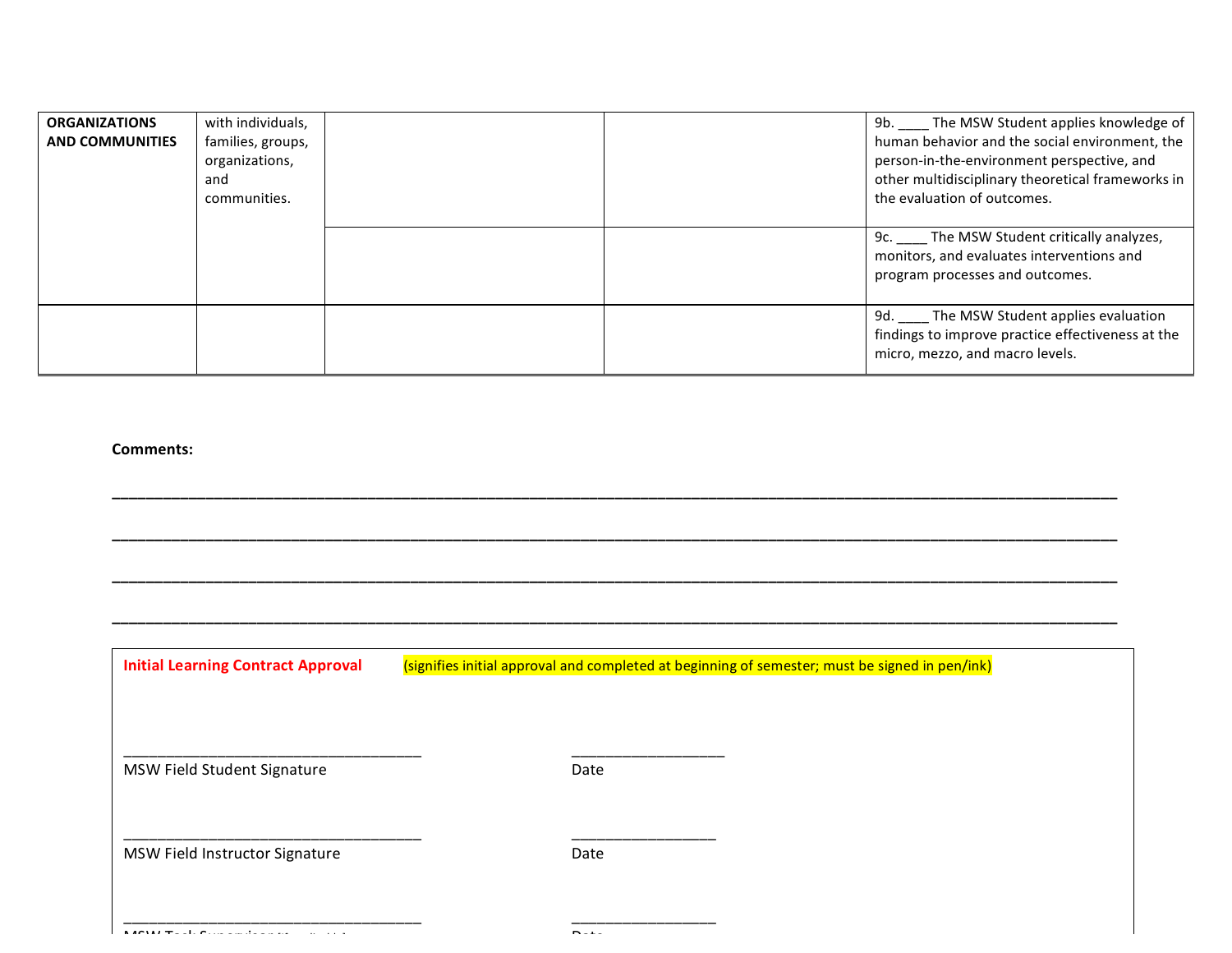# **MID-TERM EVALUATION** (Must be signed in pen/ink)

The field instructor/task supervisor should jointly rate the student's performance using the assessment scale of 0 to 5 detailed at the beginning of the learning contract. Findings and feedback should be shared with the st

| <b>Satisfactory Performance</b> |      | <b>Unsatisfactory Performance</b>  |      |
|---------------------------------|------|------------------------------------|------|
| <b>Field Instructor</b>         | Date | <b>Student Signature</b>           | Date |
| Task Supervisor (If Applicable) | Date | <b>Field Coordinator Signature</b> | Date |
| Comments:                       |      |                                    |      |
|                                 |      |                                    |      |
|                                 |      |                                    |      |
|                                 |      |                                    |      |